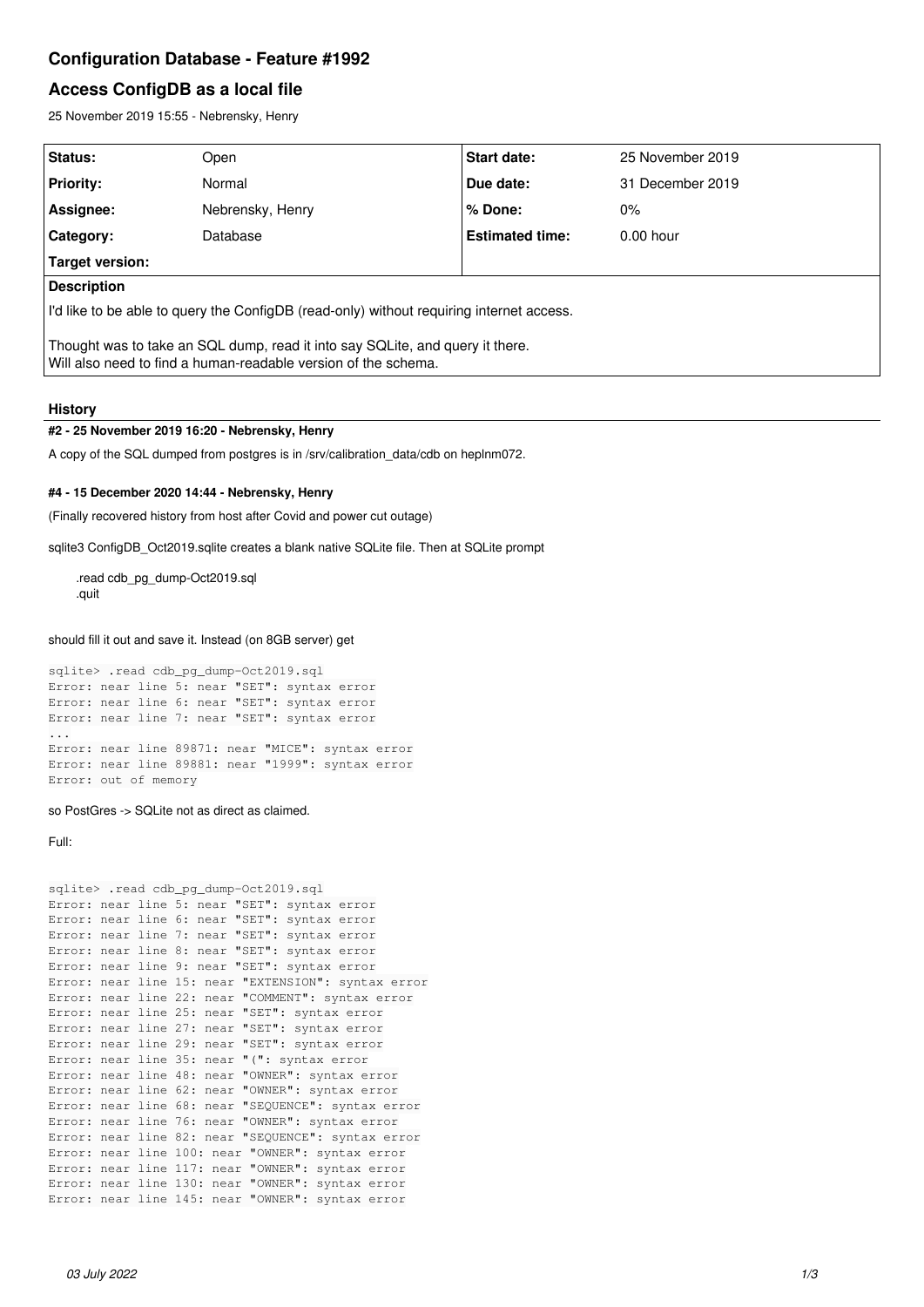Error: near line 151: near "SEQUENCE": syntax error Error: near line 159: near "OWNER": syntax error Error: near line 173: near "OWNER": syntax error Error: near line 187: near "OWNER": syntax error Error: near line 193: near "SEQUENCE": syntax error Error: near line 201: near "OWNER": syntax error Error: near line 207: near "SEQUENCE": syntax error Error: near line 222: near "OWNER": syntax error Error: near line 238: near "OWNER": syntax error Error: near line 253: near "OWNER": syntax error Error: near line 259: near "SEQUENCE": syntax error Error: near line 267: near "OWNER": syntax error Error: near line 273: near "SEQUENCE": syntax error Error: near line 294: near "OWNER": syntax error Error: near line 310: near "OWNER": syntax error Error: near line 316: near "SEQUENCE": syntax error Error: near line 324: near "OWNER": syntax error Error: near line 330: near "SEQUENCE": syntax error Error: near line 351: near "OWNER": syntax error Error: near line 369: near "OWNER": syntax error Error: near line 382: near "OWNER": syntax error Error: near line 388: near "SEQUENCE": syntax error Error: near line 396: near "OWNER": syntax error Error: near line 402: near "SEQUENCE": syntax error Error: near line 422: near "OWNER": syntax error Error: near line 441: near "OWNER": syntax error Error: near line 455: near "OWNER": syntax error Error: near line 469: near "OWNER": syntax error Error: near line 484: near "OWNER": syntax error Error: near line 490: near "SEQUENCE": syntax error Error: near line 498: near "OWNER": syntax error Error: near line 504: near "SEQUENCE": syntax error Error: near line 519: near "OWNER": syntax error Error: near line 525: near "SEQUENCE": syntax error Error: near line 533: near "OWNER": syntax error Error: near line 539: near "SEQUENCE": syntax error Error: near line 554: near "OWNER": syntax error Error: near line 568: near "OWNER": syntax error Error: near line 584: near "OWNER": syntax error Error: near line 590: near "SEQUENCE": syntax error Error: near line 598: near "OWNER": syntax error Error: near line 604: near "SEQUENCE": syntax error Error: near line 622: near "OWNER": syntax error Error: near line 628: near "SEQUENCE": syntax error Error: near line 636: near "OWNER": syntax error Error: near line 642: near "SEQUENCE": syntax error Error: near line 668: near "OWNER": syntax error Error: near line 685: near "OWNER": syntax error Error: near line 699: near "OWNER": syntax error Error: near line 711: near "OWNER": syntax error Error: near line 725: near "OWNER": syntax error Error: near line 738: near "OWNER": syntax error Error: near line 753: near "OWNER": syntax error Error: near line 759: near "SEQUENCE": syntax error Error: near line 767: near "OWNER": syntax error Error: near line 792: near "OWNER": syntax error Error: near line 816: near "OWNER": syntax error Error: near line 829: near "OWNER": syntax error Error: near line 840: near "OWNER": syntax error Error: near line 854: near "OWNER": syntax error Error: near line 873: near "OWNER": syntax error Error: near line 886: near "OWNER": syntax error Error: near line 900: near "OWNER": syntax error Error: near line 914: near "OWNER": syntax error Error: near line 932: near "OWNER": syntax error Error: near line 945: near "OWNER": syntax error Error: near line 959: near "OWNER": syntax error Error: near line 972: near "OWNER": syntax error Error: near line 984: near "OWNER": syntax error Error: near line 990: near "absorbertag": syntax error Error: near line 997: near "beamlinetag": syntax error Error: near line 1004: near "cablingdetector": syntax error Error: near line 1011: near "calibrationdetector": syntax error Error: near line 1018: near "coolingchannel": syntax error Error: near line 1025: near "coolingchannelrun": syntax error